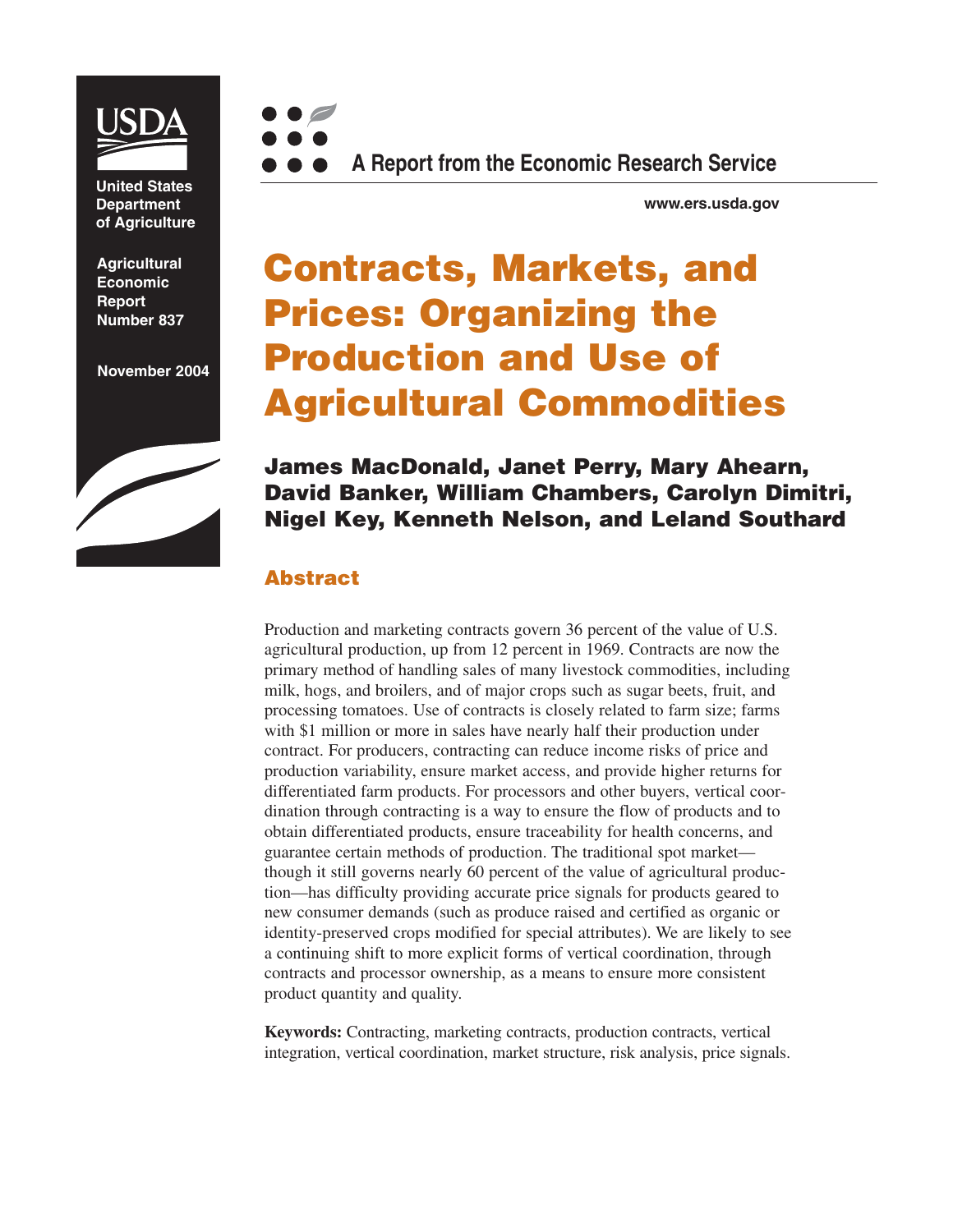#### **Acknowledgments**

The authors thank the management team from ERS's Resource Economics Division and Market and Trade Economics Division for their support of the program to study contracting in agriculture. We received excellent editing from Courtney Knauth of ERS's Information Services Division and we also thank Wynnice Pointer-Napper for the design and layout of the report and Susan DeGeorge for the cover design. We're grateful for the many useful comments from ERS reviewers Mitchell Morehart, William McBride, and Steve Martinez, USDA reviewers Warren Preston of the Agricultural Marketing Service and Gary McBryde and Jaime Adams of the Grain Inspection, Packers and Stockyards Administration, and Brent Hueth of Iowa State University. We appreciate the advice of Marvin Hayenga of Iowa State University and Roger Schneider of USDA's Grain Inspection, Packers and Stockyards Administration, who helped us frame our questions and develop the research.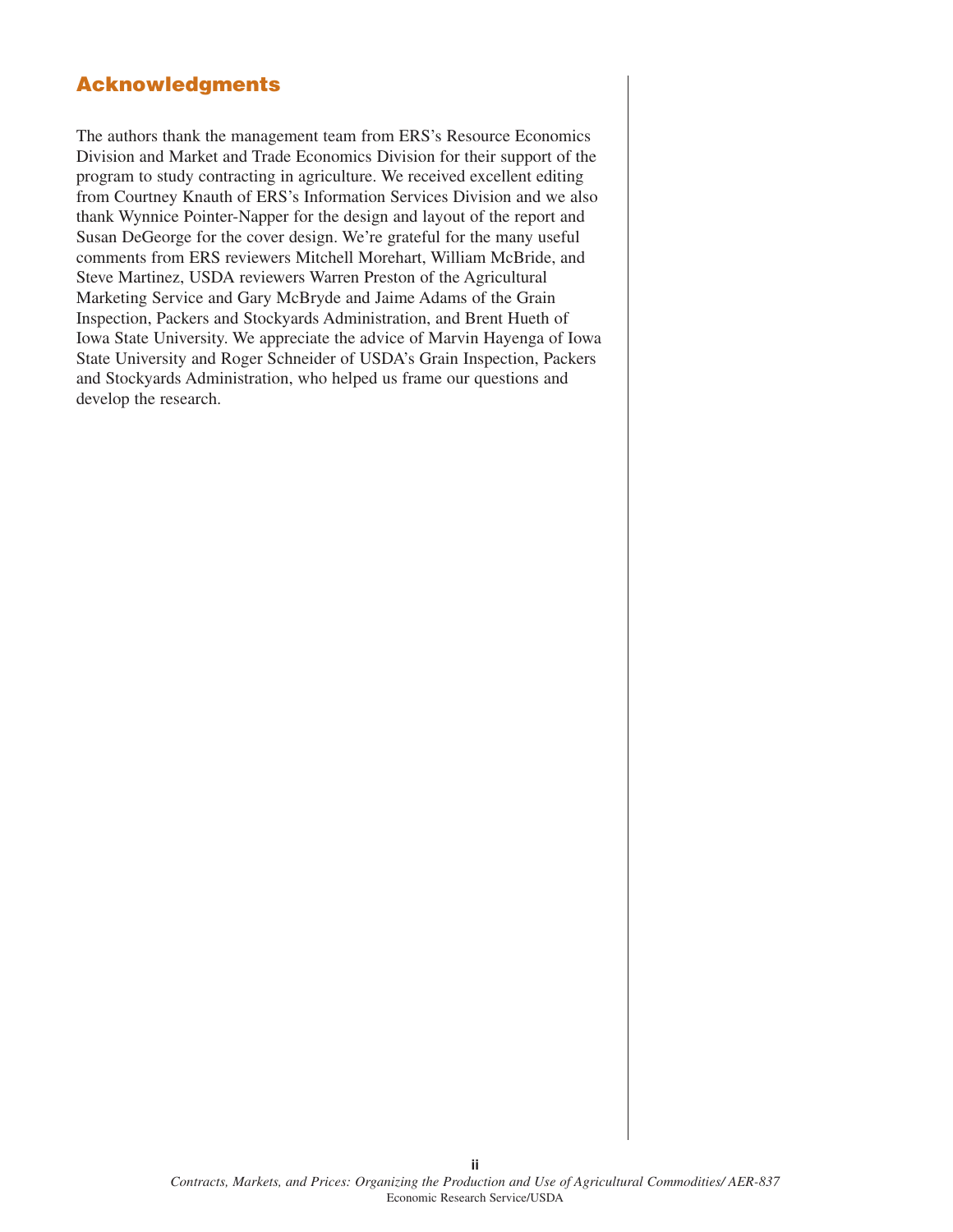## **Contents**

| <b>Chapter 1</b><br>Organizing Agricultural Production and Marketing 2                                                      |
|-----------------------------------------------------------------------------------------------------------------------------|
| <b>Chapter 2</b><br>The Incidence, Spread, and Terms of Agricultural Contracts  8                                           |
| Contracts Cover a Growing Share of Agricultural Production 11<br>Contracting Expands Along Distinctive Regional Patterns 16 |
| Prices and Terms in Marketing and Production Contracts 20                                                                   |
| <b>Chapter 3</b><br>Why Use Contracts? The Economics of Contracts 24                                                        |
|                                                                                                                             |
|                                                                                                                             |
|                                                                                                                             |
| Contracts Reduce Transactions Costs in Some Spot Markets 26                                                                 |
|                                                                                                                             |
|                                                                                                                             |
| <b>Chapter 4</b>                                                                                                            |
|                                                                                                                             |
|                                                                                                                             |
|                                                                                                                             |
| How Much Do Contracts Reduce Risk? 35                                                                                       |
|                                                                                                                             |
| <b>Chapter 5</b>                                                                                                            |
| Can Contracts Improve Production Efficiency in Agriculture? 38                                                              |
| Agricultural Productivity Growth in the Aggregate 38<br>Contracts, Technology Transfer, and Productivity:                   |
|                                                                                                                             |
|                                                                                                                             |
|                                                                                                                             |
| Contract Design, Incentives, and Institutions for Product                                                                   |
|                                                                                                                             |
|                                                                                                                             |
|                                                                                                                             |
|                                                                                                                             |
|                                                                                                                             |
|                                                                                                                             |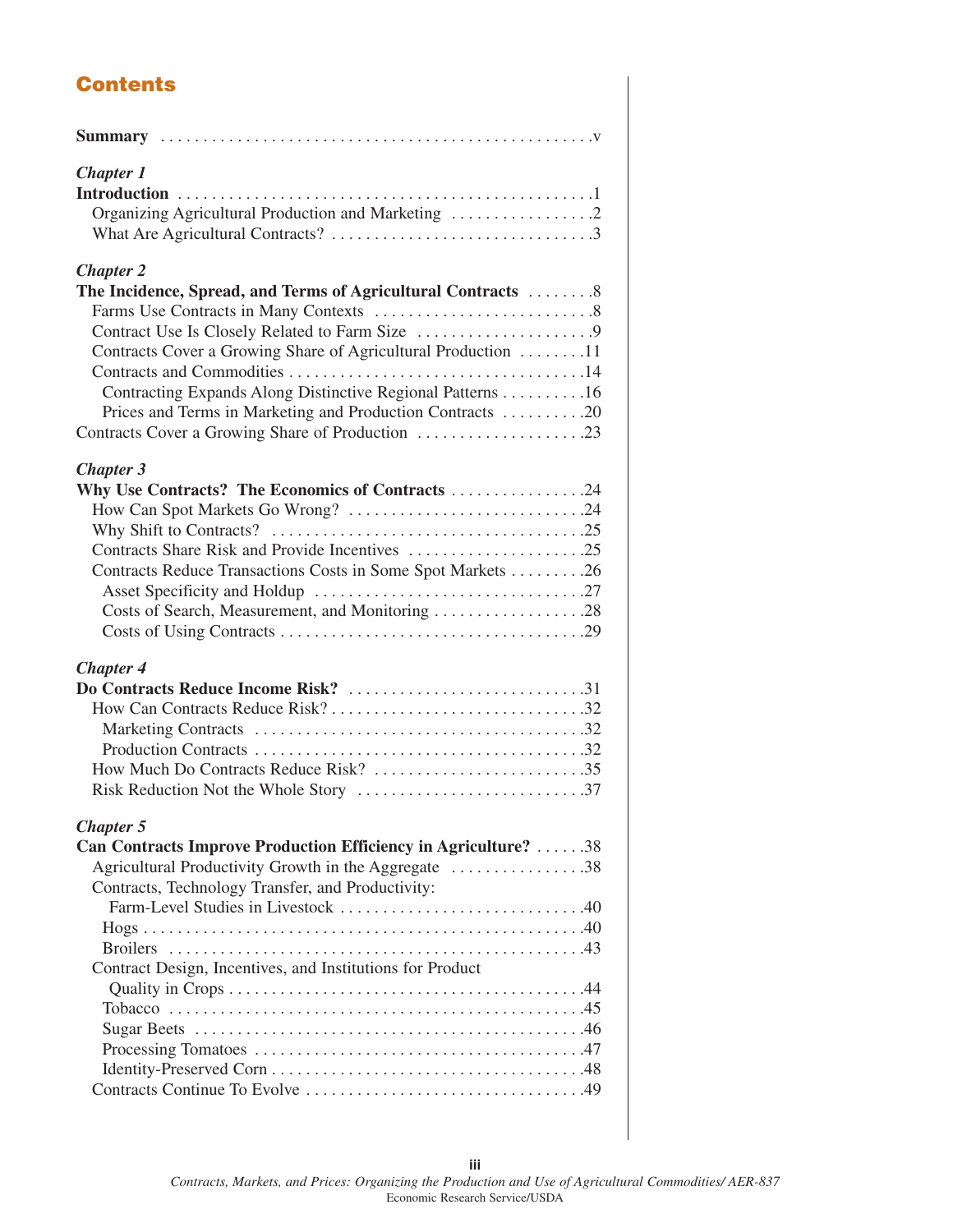| <b>Chapter 6</b>                                               |
|----------------------------------------------------------------|
|                                                                |
| How Contracts Can Be Structured To Exercise Market Power 50    |
| When Do Contractual Features Create Market Power? 52           |
|                                                                |
| <b>Chapter 7</b>                                               |
| <b>Contracting, Vertical Coordination, and Price Discovery</b> |
|                                                                |
| What Is Price Discovery, and Why Does the Government           |
|                                                                |
|                                                                |
|                                                                |
| <b>Chapter 8</b>                                               |
|                                                                |
|                                                                |
|                                                                |
|                                                                |
|                                                                |
|                                                                |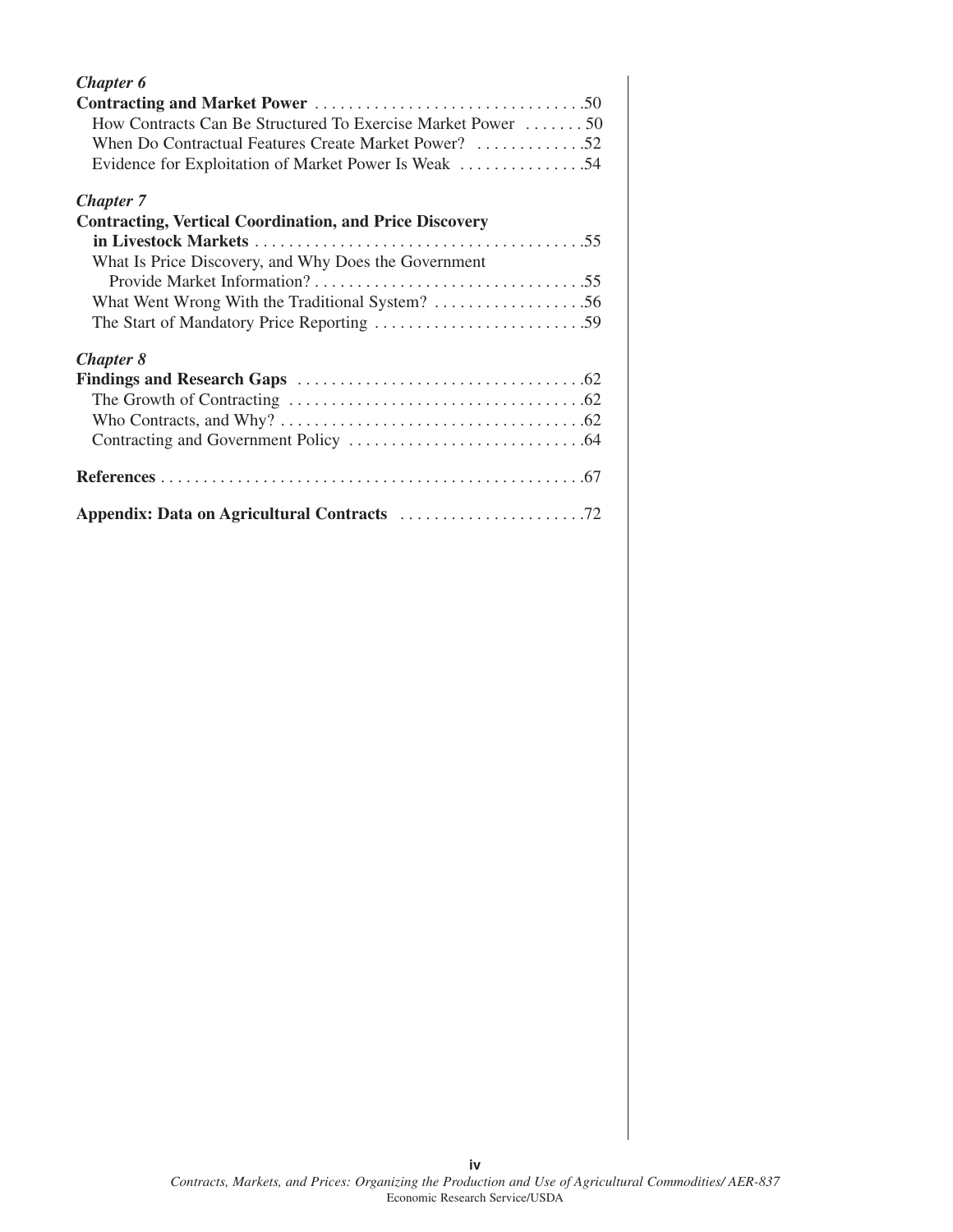#### **Summary**

Contracts govern 36 percent of the value of U.S. agricultural production, up from 28 percent in 1991 and 12 percent in 1969. Contracts are now the primary method of handling sales of many livestock commodities, including dairy, hogs, broilers, and turkeys, as well as of major crops such as sugar beets, tobacco, fruit, and processing tomatoes. In recent years, we have seen dramatic shifts toward contracts and away from spot markets in hogs and tobacco, and producers of fed cattle expect similar shifts in coming years.

However, spot markets still govern nearly 60 percent of the value of agricultural production and remain an efficient way to produce and distribute many products. This is especially true for more generic products for which differentiation is less important to the final consumer. The use of contracts is closely related to farm size. Farms with at least \$1 million in sales have nearly half of their production under contract. Those farms accounted for 42 percent of the value of U.S. agricultural production in 2001, up from 26 percent 10 years earlier.

Why would farmers want to use contracts instead of spot markets? The report focuses on two explanations for the shift. Contracts may be seen as a device to limit price and income risks (*risk-sharing approach*), or they may be regarded as a means to reduce the costs of using spot markets to arrange transactions (*transactions-cost approach*). Either or both of these considerations may enter into the decision to use contracts.

Contracts can substantially reduce income risks associated with price and production variability, and contract terms can be calibrated to tailor the degree of risk reduction offered. Livestock producers frequently cite risk sharing as a major benefit of production and marketing contracts. However, there are many ways to reduce risks, and many contracts appear not to be targeted at risks. The transactions-cost approach demonstrates that contracts can be designed to improve incentives to lower production costs and deliver products with specific attributes. They can also facilitate coordination among stages of production—speeding adoption of new technology; improving information flows; managing quality, uniformity, and delivery; and enhancing access to credit. If transactions costs are important, then contracting can lead to improved productivity and higher product quality.

Increased contract use creates several types of concerns for producers. Contracts may lead to unanticipated new risks for producers. Under some conditions, they can allow buyers to exercise market power, reducing prices received by producers. And as more production shifts to contracts, reductions in spot market volumes can raise spot market costs.

Some contracts commit producers to long-term investments that will support production for a particular buyer. If contracts give producers only short-term purchase commitments, they will face new risks from contract cancellation or buyer failure. Moreover, many contracts specify fees for producer services rather than market prices. Without reliable market information on fees and services, producers can find themselves at a bargaining disadvantage with contractors.